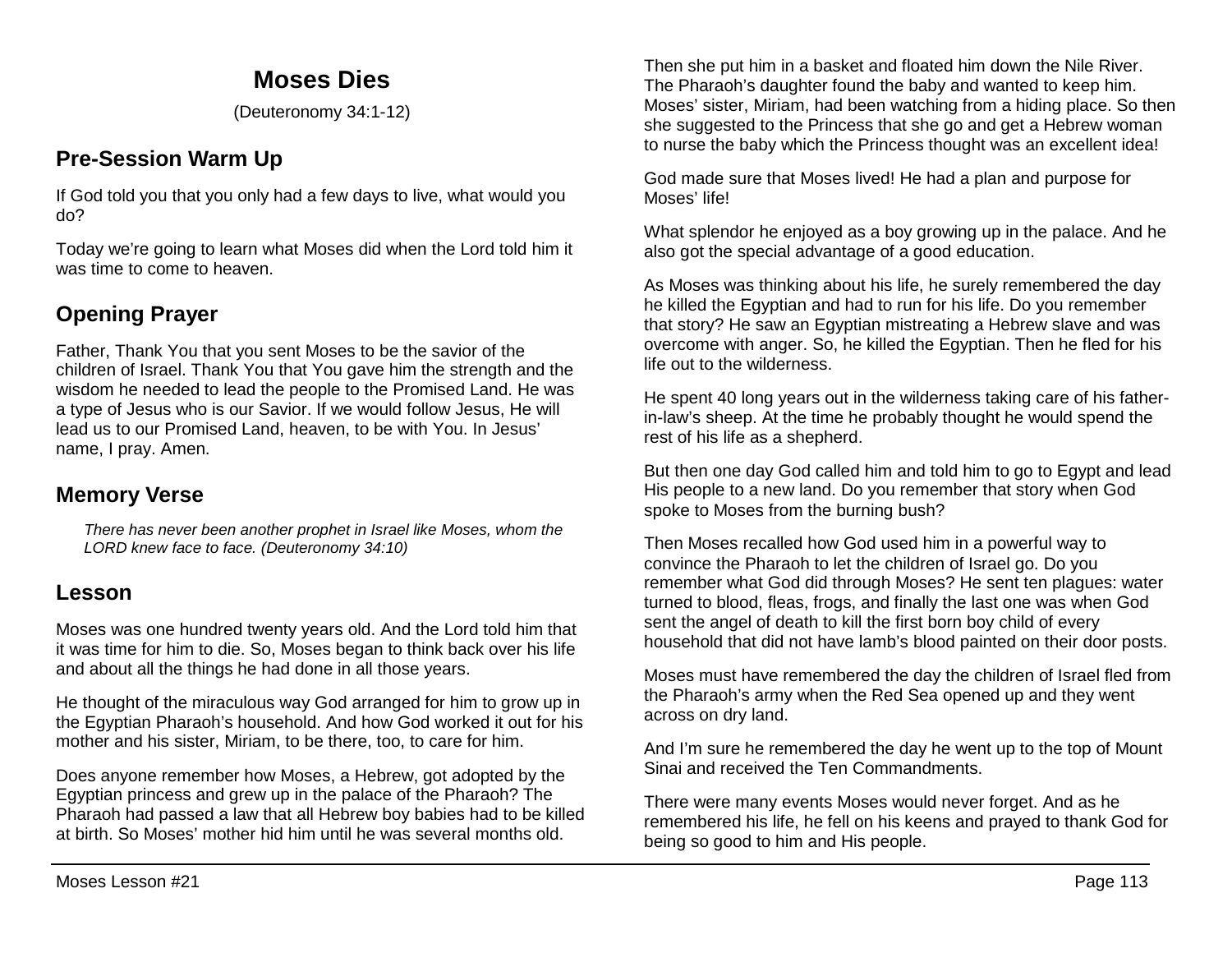Then, while Moses was thinking back on his life, God called him to come up to the top of Mount Nebo.

#### Deuteronomy 34:1

*Then Moses went up to Mount Nebo from the plains of Moab and climbed Pisgah Peak, which is across from Jericho. And the LORD showed him the whole land, from Gilead as far as Dan;*

God pointed out the land across from Jericho. Moses looked at the land and thought how wonderful and exciting it would be to live there.

#### Deuteronomy 34:4

*Then the LORD said to Moses, "This is the land I promised on oath to Abraham, Isaac, and Jacob when I said, 'I will give it to your descendants.' I have now allowed you to see it with your own eyes, but you will not enter the land."*

God had promised Abraham that the land of Israel would be for his descendants. And the promise was passed down to his son, Isaac, and to Isaac's son, Jacob. And Jacob's name was changed to Israel. And Israel had 12 sons. These are the children of Israel, the Jews, this land is their land; God gave it to them and God never goes back on a promise.

But, Moses wouldn't be going there. Do you remember why? Moses had disobeyed God. Remember? When the children of Israel complained about not having enough water to drink, God told Moses to speak to the rock and it would pour forth water. But, Moses was so angry with the people that he struck the rock, not once, but twice!

God in His graciousness and love for the people gave them water from the rock, but because Moses disobeyed God's command, He didn't allow Moses to go into the Promised Land.

Moses understood that God was right. He loved God very much and trusted His decision. It always pays to do as God commands.

Deuteronomy 34:5-6

*So Moses, the servant of the LORD, died there in the land of Moab, just as the LORD had said. The LORD buried him in a valley near Beth-peor in Moab, but to this day no one knows the exact place.* 

Later God resurrected Moses and took him to heaven.

#### Deuteronomy 34:7

*Moses was 120 years old when he died, yet his eyesight was clear, and he was as strong as ever.*

He was able to hike up to the top of Mount Nebo and see the whole of the Promised Land from the mountain top before he died! He was still in great physical shape at age 120!

#### Deuteronomy 34:8

*The people of Israel mourned for Moses on the plains of Moab for thirty days, until the customary period of mourning was over.*

The people felt very sad they had lost their great leader. But God had already chosen a new leader whose name was Joshua.

Do you remember Joshua? He was one of the two good spies that trusted God. Moses passed his leadership of the people on to him.

#### Deuteronomy 34:9

*Now Joshua son of Nun was full of the spirit of wisdom, for Moses had laid his hands on him. So the people of Israel obeyed him, doing just as the LORD had commanded Moses.* 

Moses was one of the greatest prophets that ever lived. He was the only one to whom the Lord spoke face to face.

#### Deuteronomy 34:10-12

*There has never been another prophet in Israel like Moses, whom the LORD knew face to face. The LORD sent him to perform all the miraculous signs and wonders in the land of Egypt against Pharaoh, and*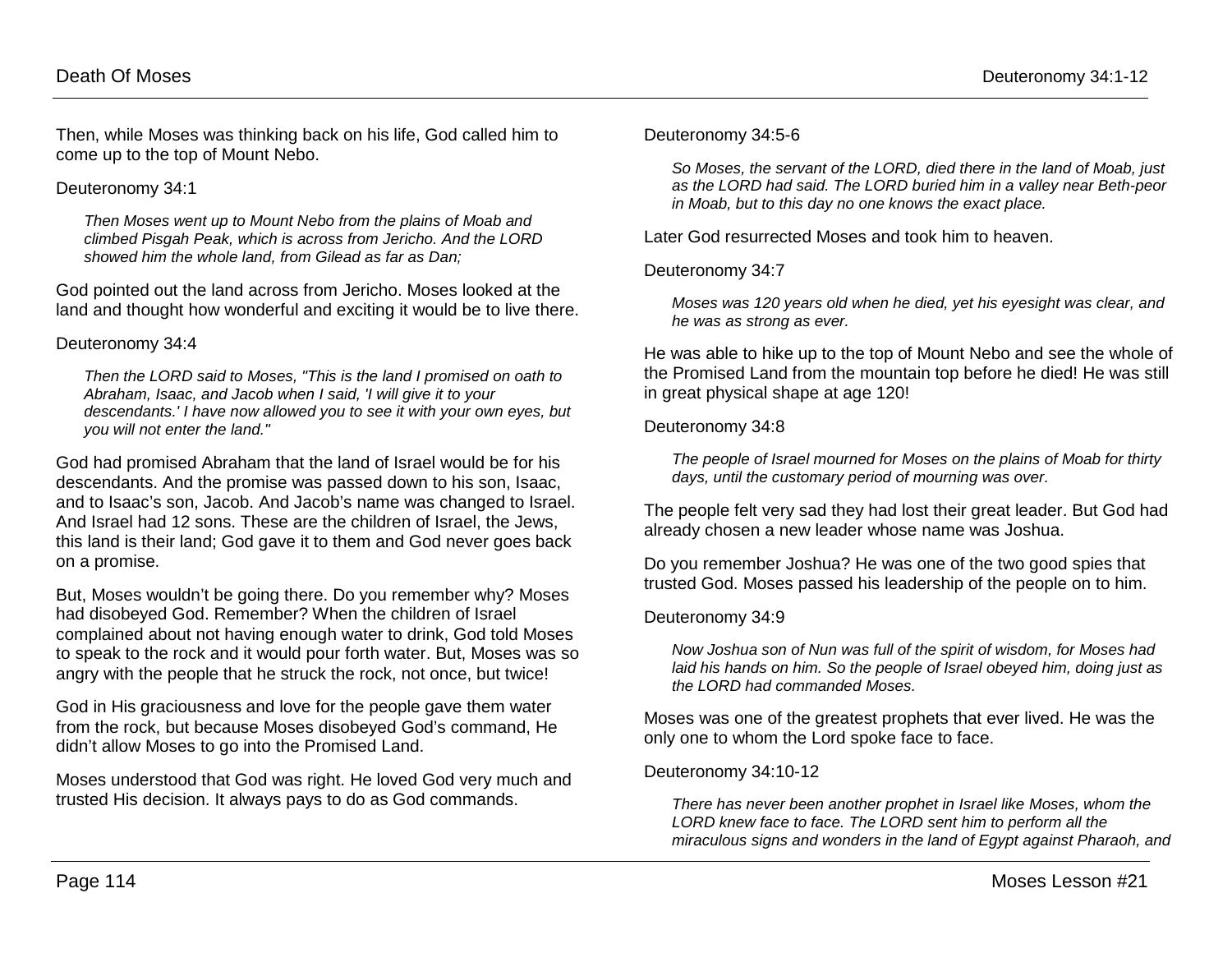*all his servants, and his entire land. With mighty power, Moses performed terrifying acts in the sight of all Israel.* 

Moses truly was a man of God.

## **Closing Prayer**

Father, thank You for raising up such a powerful leader. Give us a desire to be a strong leader, like Moses, in our homes and in our schools. In Jesus' name, I pray. Amen.

### **Learning Activities**

### **Craft Corner**

#### *Shoebox Filmstrip*



- 1. Cut a window in the bottom of a shoebox and slits in the sides.
- 2. Cut butcher paper strips that can be pulled through the slits.
- 3. On the paper, have the children draw pictures of each event in Moses' life that will fill the screen.

4. After threading the filmstrip through the slits, secure each end to an empty cardboard (toilette paper) tube.

## **Game Center**

Make this a final wrap up of the whole series of lesson on Moses. Create a big "Game Show" type game with questions drawn from all 21 lessons. Decorate with crepe paper streamers and balloons to make it a festive, end-of-year blow out.

Divide the class into two teams. Ask a question and the first team to hit a buzzer gets to answer the question. If that team fails to get the right answer, the other team can try. Give big points and prizes for all.

Or, use the following review questions in a game of your choice:

- 1. How old was Moses when he died? (120 years old)
- 2. Did Moses die by the sea shore or up on a mountain top? (Mountain top.)
- 3. What did Moses remember before he died? (All the wonderful things that God had done in his life.)
- 4. When Moses was born, how did God make sure he lived? (His mother floated him down the river in a basket and the Egyptian princess found him.)
- 5. Where did Moses grow up? (In the Egyptian Pharaoh's Place.)
- 6. Why did Moses have to run for his life out to the desert? (He killed an Egyptian man who was mistreating a Hebrew man.)
- 7. What did Moses do out in the desert for 40 years? (He was a shepherd.)
- 8. How did God speak to Moses when he was still out in the desert as a shepherd? (He spoke to Moses from a burning bush.)